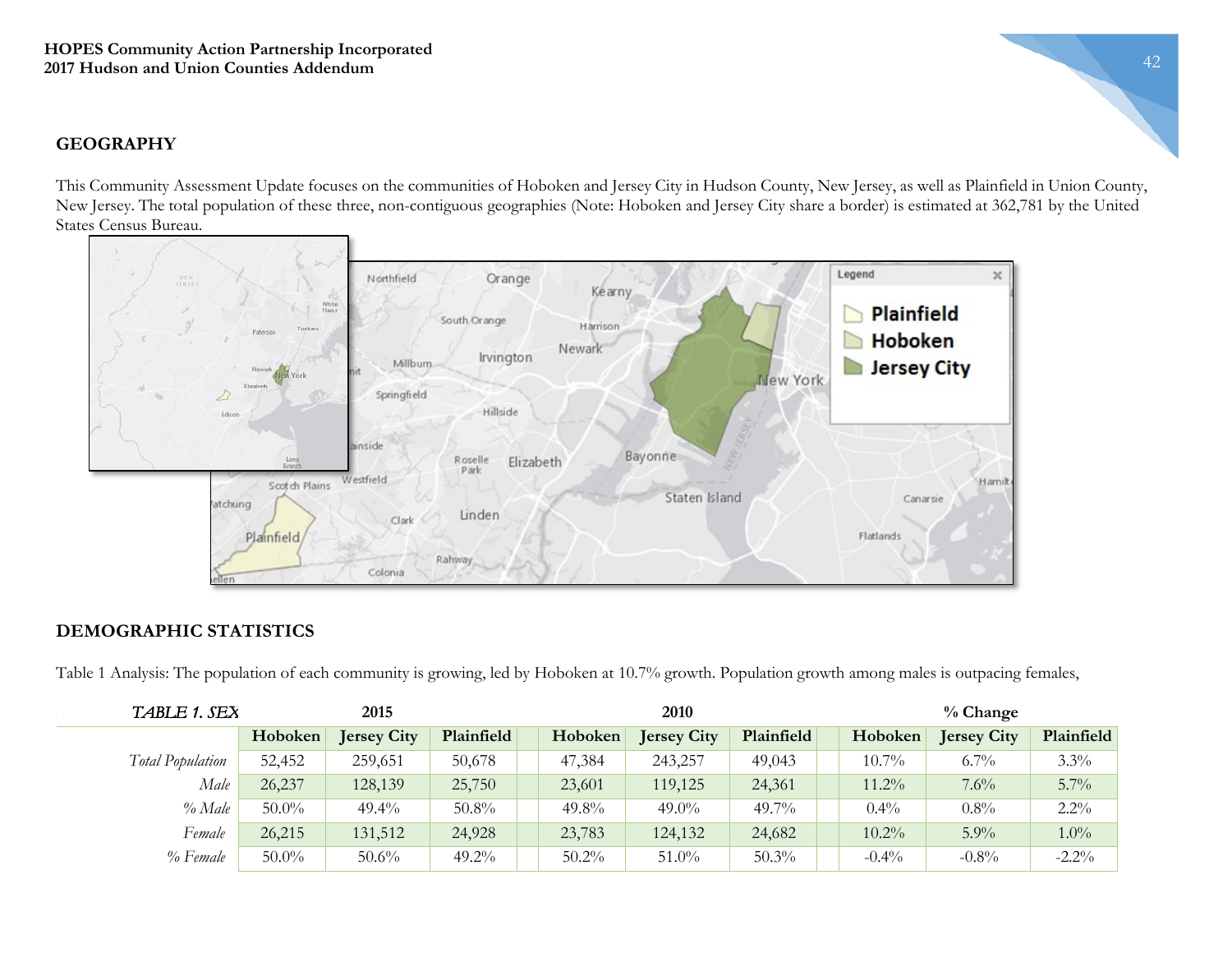Table 2 Analysis: The number of young families is on the rise in Hoboken and Jersey City, as the percentage of Hoboken and Jersey City residents comprised of children under 5 represents one of the fastest growing age groups in either community. Comparatively, Plainfield's population is aging, as youth population growth is primarily occurring in the 5 to 9 years and 15 to 19 years age bracket, while older residents (60+ years) are comprising an increasingly larger share of the population.

| TABLE 2 AGE         |          | 2015               |            |         | 2010               |            | % Change |           |                    |            |
|---------------------|----------|--------------------|------------|---------|--------------------|------------|----------|-----------|--------------------|------------|
|                     | Hoboken  | <b>Jersey City</b> | Plainfield | Hoboken | <b>Jersey City</b> | Plainfield |          | Hoboken   | <b>Jersey City</b> | Plainfield |
| Under 5 Years       | 3,768    | 18,994             | 3,706      | 3,075   | 16,749             | 3,895      |          | 22.5%     | 13.4%              | $-4.9\%$   |
| % Under 5 Years     | 7.2%     | 7.3%               | 7.3%       | $6.5\%$ | 6.9%               | 7.9%       |          | 10.8%     | 5.8%               | $-7.6%$    |
| 5 to 9 Years        | 1,746    | 14,334             | 3,982      | 1,416   | 13,799             | 3,304      |          | 23.3%     | 3.9%               | 20.5%      |
| $\%$ 5 to 9 Years   | 3.3%     | $5.5\%$            | 7.9%       | $3.0\%$ | 5.7%               | 6.7%       |          | $10.0\%$  | $-3.5\%$           | 17.9%      |
| 10 to 14 Years      | 893      | 12,162             | 2,698      | 916     | 13,367             | 3,053      |          | $-2.5\%$  | $-9.0\%$           | $-11.6%$   |
| % 10 to 14 Years    | $1.7\%$  | 4.7%               | 5.3%       | 1.9%    | $5.5\%$            | 6.2%       |          | $-10.5\%$ | $-14.5\%$          | $-14.5\%$  |
| 15 to 19 Years      | 1,688    | 12,865             | 3,315      | 1,583   | 15,501             | 2,831      |          | 6.6%      | $-17.0\%$          | 17.1%      |
| % 15 to 19 Years    | $3.2\%$  | $5.0\%$            | $6.5\%$    | 3.3%    | $6.4\%$            | 5.8%       |          | $-3.0\%$  | $-21.9%$           | 12.1%      |
| 20 to 24 Years      | 4,127    | 19,193             | 4,187      | 4,441   | 18,612             | 3,925      |          | $-7.1\%$  | $3.1\%$            | $6.7\%$    |
| % 20 to 24 Years    | 7.9%     | 7.4%               | 8.3%       | $9.4\%$ | 7.7%               | $8.0\%$    |          | $-16.0\%$ | $-3.9\%$           | 3.8%       |
| 25 to 34 Years      | 20,287   | 58,127             | 8,253      | 18,287  | 52,642             | 8,632      |          | 10.9%     | 10.4%              | $-4.4%$    |
| $\%$ 25 to 34 Years | 38.7%    | 22.4%              | 16.3%      | 38.6%   | 21.6%              | 17.6%      |          | 0.3%      | 3.7%               | $-7.4%$    |
| 35 to 44 Years      | 9,437    | 40,517             | 7,233      | 8,064   | 37,218             | 6,789      |          | 17.0%     | 8.9%               | 6.5%       |
| $\%$ 35 to 44 Years | $18.0\%$ | 15.6%              | 14.3%      | 17.0%   | 15.3%              | 13.8%      |          | $5.9\%$   | $2.0\%$            | 3.6%       |
| 45 to 54 Years      | 4,325    | 32,288             | 6,736      | 3,454   | 30,269             | 6,994      |          | 25.2%     | 6.7%               | $-3.7\%$   |
| $\%$ 45 to 54 Years | $8.2\%$  | $12.4\%$           | 13.3%      | 7.3%    | 12.4%              | 14.3%      |          | 12.3%     | $0.0\%$            | $-7.0\%$   |
| 55 to 59 Years      | 1,599    | 13,789             | 3,108      | 1,821   | 12,299             | 3,039      |          | $-12.2%$  | 12.1%              | 2.3%       |
| $\%$ 55 to 59 Years | $3.0\%$  | 5.3%               | $6.1\%$    | 3.8%    | $5.1\%$            | 6.2%       |          | $-21.1\%$ | 3.9%               | $-1.6%$    |
| 60 to 64 Years      | 1,466    | 11,968             | 2,303      | 1,202   | 10,695             | 2,073      |          | 22.0%     | 11.9%              | $11.1\%$   |
| % 60 to 64 Years    | 2.8%     | 4.6%               | $4.5\%$    | 2.5%    | 4.4%               | 4.2%       |          | $12.0\%$  | 4.5%               | 7.1%       |
| 65 to 74 Years      | 1,655    | 15,273             | 2,829      | 1,519   | 12,595             | 2,474      |          | $9.0\%$   | 21.3%              | 14.3%      |
| % 65 to 74 Years    | $3.2\%$  | 5.9%               | 5.6%       | $3.2\%$ | $5.2\%$            | $5.0\%$    |          | $0.0\%$   | 13.5%              | 12.0%      |
| 75 to 84 Years      | 1,076    | 7,563              | 1,603      | 1,140   | 6,852              | 1,416      |          | $-5.6\%$  | $10.4\%$           | 13.2%      |
| $\%$ 75 to 84 Years | $2.1\%$  | 2.9%               | $3.2\%$    | 2.4%    | 2.8%               | 2.9%       |          | $-12.5%$  | 3.6%               | 10.3%      |
| 85 Years and Over   | 385      | 2,578              | 725        | 466     | 2,659              | 618        |          | $-17.4%$  | $-3.0\%$           | 17.3%      |
| % 85 Years and Over | $0.7\%$  | $1.0\%$            | $1.4\%$    | $1.0\%$ | $1.1\%$            | 1.3%       |          | $-30.0\%$ | $-9.1\%$           | 7.7%       |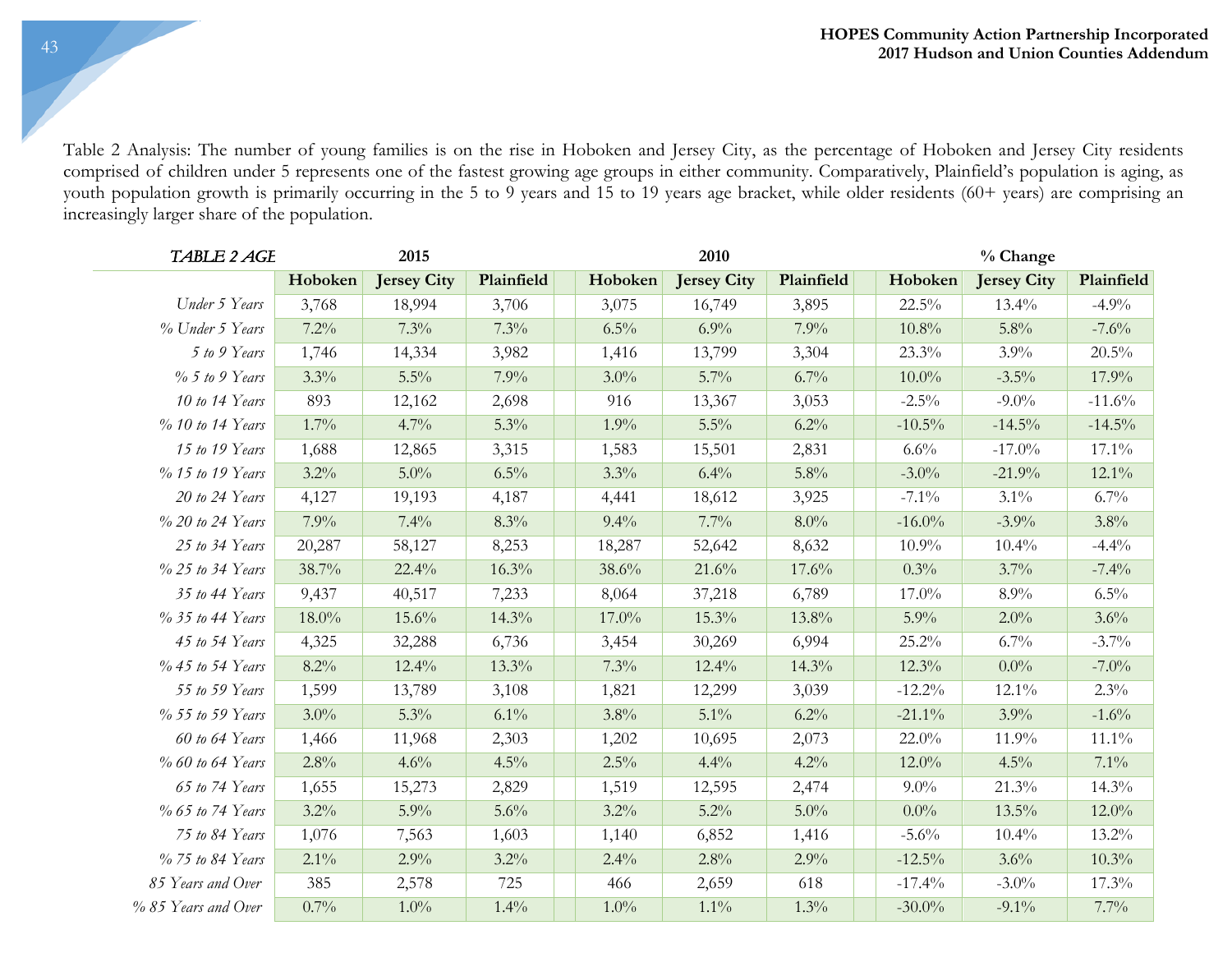Table 3 Analysis: The Hispanic/Latino population of Plainfield continues to grow and there has been substantial growth in the percentage of residents who are of Asian descent, driven by arrivals of Chinese, Filipino, Japanese, and Korean residents. While the White/Non-Hispanic population is growing in Plainfield, the Black/African-American population is declining as a share of total population. These trends suggest that Plainfield's population is becoming increasingly diverse. In each community, the Asian population comprised the largest share of population growth.

| TABLE 3. RACE            |          | 2015               |            |          | 2010               |            | $%$ Change |           |                    |                   |
|--------------------------|----------|--------------------|------------|----------|--------------------|------------|------------|-----------|--------------------|-------------------|
| RACE                     | Hoboken  | <b>Jersey City</b> | Plainfield | Hoboken  | <b>Jersey City</b> | Plainfield |            | Hoboken   | <b>Jersey City</b> | <b>Plainfield</b> |
| Hispanic/Latino          | 7,960    | 71,809             | 19,396     | 8,604    | 68,467             | 17,614     |            | $-7.5\%$  | $4.9\%$            | $10.1\%$          |
| % Hispanic/Latino        | $15.2\%$ | 27.7%              | 38.3%      | $18.2\%$ | $28.1\%$           | $35.9\%$   |            | $-16.5\%$ | $-1.4\%$           | $6.7\%$           |
| White/Non-Hispanic       | 37,697   | 55,928             | 4,605      | 33,348   | 53,660             | 4,308      |            | 13.0%     | $4.2\%$            | $6.9\%$           |
| % White/Non-Hispanic     | 71.9%    | 21.5%              | $9.1\%$    | $70.4\%$ | $22.1\%$           | 8.8%       |            | $2.1\%$   | $-2.7\%$           | $3.4\%$           |
| Black/African-American   | 1,175    | 59,860             | 20,866     | 1,356    | 60,408             | 24,881     |            | $-13.3\%$ | $-0.9\%$           | $-16.1\%$         |
| % Black/African-American | $2.2\%$  | $23.1\%$           | $41.2\%$   | 2.9%     | $24.8\%$           | $50.7\%$   |            | $-24.1\%$ | $-6.9\%$           | $-18.7\%$         |
| Asian                    | 4,474    | 64,825             | 961        | 3,180    | 54,212             | 612        |            | 40.7%     | $19.6\%$           | $57.0\%$          |
| % Asian                  | $8.5\%$  | $25.0\%$           | $1.9\%$    | $6.7\%$  | 22.3%              | $1.2\%$    |            | 26.9%     | $12.1\%$           | 58.3%             |
| Other                    | 1,146    | 7,229              | 4,850      | 896      | 6,510              | 1,628      |            | 27.9%     | $11.0\%$           | 197.9%            |
| $\%$ Other               | $2.2\%$  | 2.8%               | $9.6\%$    | $1.9\%$  | $2.7\%$            | 3.3%       |            | $15.5\%$  | $4.0\%$            | 188.3%            |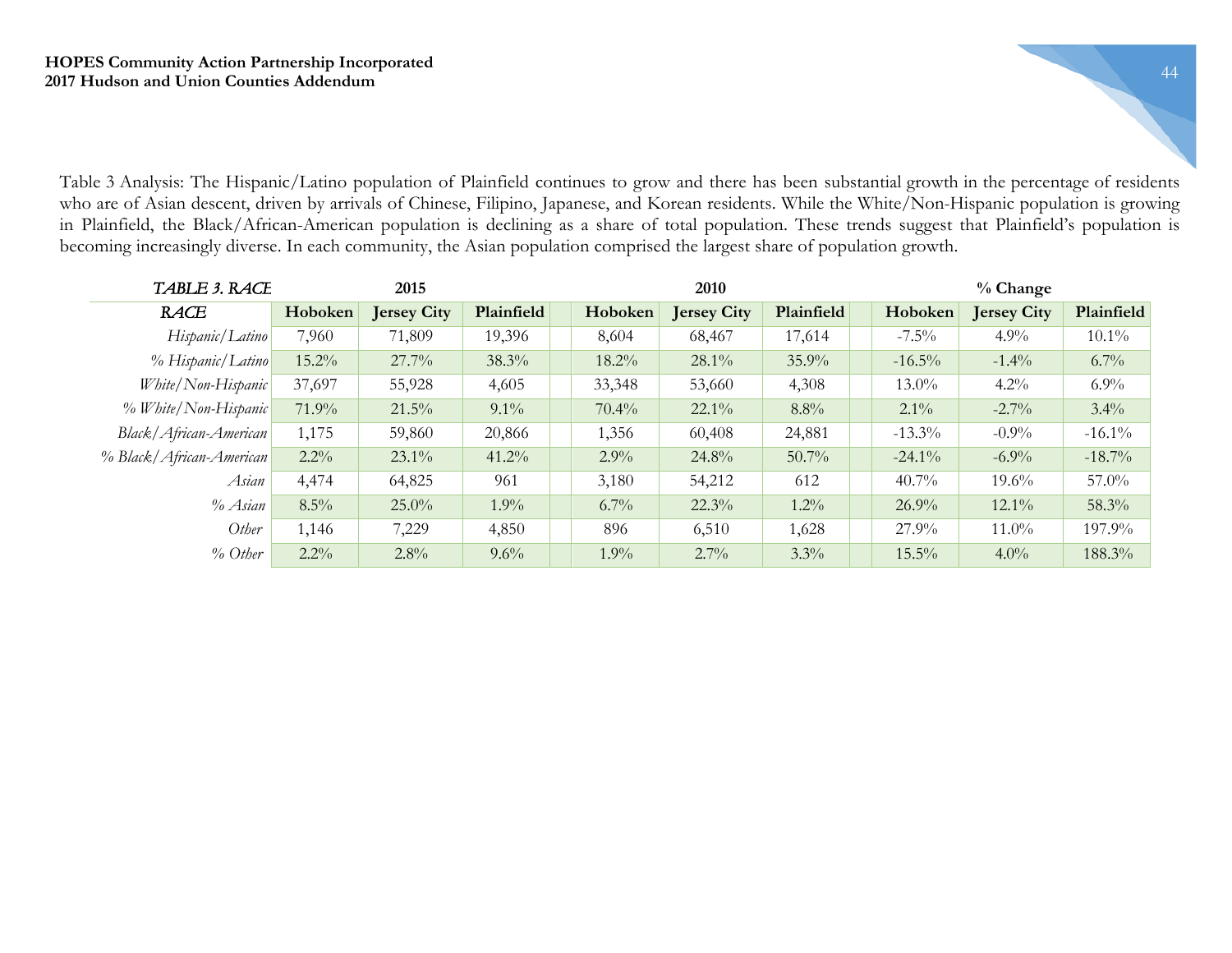#### **SOCIAL STATISTICS**

Table 4 Analysis: The percentage of family households and family households comprised of married couples with children is growing in each community. The percentage of single parent households is decreasing in Hoboken and Jersey City, yet sharply increasing in Plainfield. The average household size is holding steady or increasing in each community.

| <b>TABLE 4. HOUSEHOLL</b>         |          | 2015               |            |  |          | 2010               |            | % Change  |                    |            |  |  |
|-----------------------------------|----------|--------------------|------------|--|----------|--------------------|------------|-----------|--------------------|------------|--|--|
|                                   | Hoboken  | <b>Jersey City</b> | Plainfield |  | Hoboken  | <b>Jersey City</b> | Plainfield | Hoboken   | <b>Jersey City</b> | Plainfield |  |  |
| Total Households                  | 24,579   | 99,058             | 14,898     |  | 23,145   | 93,026             | 16,081     | $6.2\%$   | $6.5\%$            | $-7.4\%$   |  |  |
| Family Households                 | $39.4\%$ | $61.2\%$           | $70.4\%$   |  | $38.0\%$ | $60.3\%$           | $63.2\%$   | $3.7\%$   | $1.5\%$            | $11.4\%$   |  |  |
| Households with Children          | $17.2\%$ | $28.3\%$           | $36.2\%$   |  | $17.3\%$ | 27.9%              | $29.0\%$   | $-0.6%$   | $1.4\%$            | 24.8%      |  |  |
| Married Couples with Children     | 13.3%    | $17.1\%$           | 15.3%      |  | $12.1\%$ | $15.2\%$           | $14.4\%$   | $9.9\%$   | $12.5\%$           | $6.2\%$    |  |  |
| Single Males                      | $2.1\%$  | $5.9\%$            | $11.2\%$   |  | $2.3\%$  | $6.2\%$            | $10.2\%$   | $-8.7\%$  | $-4.8\%$           | $9.8\%$    |  |  |
| Single Fathers                    | $0.6\%$  | $2.1\%$            | $6.0\%$    |  | $0.8\%$  | $2.5\%$            | $5.0\%$    | $-25.0\%$ | $-16.0\%$          | $20.0\%$   |  |  |
| Single Females                    | $6.5\%$  | $17.5\%$           | $26.1\%$   |  | $7.5\%$  | 18.8%              | 20.2%      | $-13.3\%$ | $-6.9\%$           | $29.2\%$   |  |  |
| Single Mothers                    | $3.4\%$  | $9.1\%$            | 14.9%      |  | $4.5\%$  | $10.1\%$           | $9.6\%$    | $-24.4\%$ | $-9.9\%$           | 55.2%      |  |  |
| 65 Years or Older Living Alone    | $5.9\%$  | $7.0\%$            | $8.0\%$    |  | $6.4\%$  | $7.2\%$            | $8.9\%$    | $-7.8\%$  | $-2.8\%$           | $-10.1\%$  |  |  |
| Households with Individuals $65+$ | $10.6\%$ | 18.8%              | $24.0\%$   |  | $11.1\%$ | 17.9%              | 21.2%      | $-4.5\%$  | $5.0\%$            | $13.2\%$   |  |  |
| Average Household Size            | $2.1\%$  | $2.6\%$            | $3.3\%$    |  | $2.0\%$  | $2.6\%$            | $3.0\%$    | $4.0\%$   | $0.0\%$            | $10.6\%$   |  |  |
| Average Family Size               | 2.8%     | 3.3%               | 3.7%       |  | $2.8\%$  | $3.3\%$            | $3.7\%$    | $0.7\%$   | $-1.2\%$           | $0.8\%$    |  |  |

Table 5 Analysis: Social indicators suggest that:

- The number of grandparents responsible for their grandchildren is declining in each community
- Educational attainment is improving greatly in Hoboken and Jersey City, yet to a lesser extent in Plainfield
- The percent of children with a disability is increasing in Jersey City and Plainfield, and declining in Hoboken
- The foreign born population of each community is rising, along with the percentage of foreign born residents without US Citizenship. This trend suggests that immigration to each of the communities is rising.
- With the exception of Hoboken, the percentage of residents with limited English proficiency is rising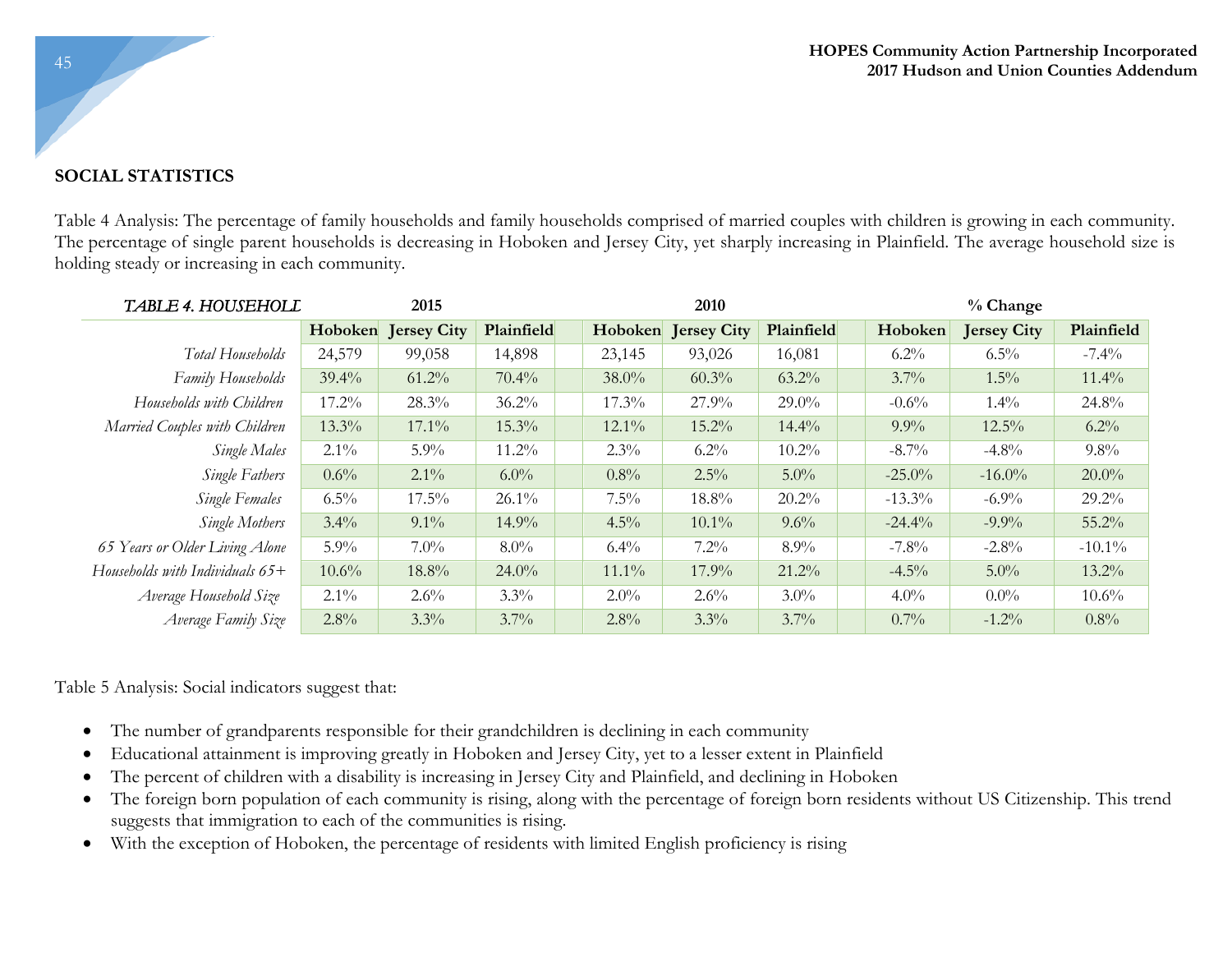| TABLE 5. SOCIAL INDICATORS                |          | 2015                       |            |          | 2010               |            |           | % Change                   |            |  |  |
|-------------------------------------------|----------|----------------------------|------------|----------|--------------------|------------|-----------|----------------------------|------------|--|--|
|                                           |          | <b>Hoboken</b> Jersey City | Plainfield | Hoboken  | <b>Jersey City</b> | Plainfield |           | <b>Hoboken</b> Jersey City | Plainfield |  |  |
| Responsible for Grandchildren             | 29.2%    | $29.7\%$                   | $16.9\%$   | $66.3\%$ | 32.4%              | $32.4\%$   | $-56.0\%$ | $-8.3\%$                   | $-47.8%$   |  |  |
| No High School                            | $6.0\%$  | 14.6%                      | 27.9%      | $8.5\%$  | 16.8%              | 25.5%      | $-29.4\%$ | $-13.1\%$                  | $9.4\%$    |  |  |
| HS or Less                                | $13.6\%$ | $38.4\%$                   | 58.2%      | 19.5%    | 41.5%              | 58.8%      | $-30.3\%$ | $-7.5\%$                   | $-1.0\%$   |  |  |
| % with Disability                         | $5.5\%$  | $9.8\%$                    | $8.0\%$    | $6.4\%$  | $9.4\%$            | $9.5\%$    | $-14.1\%$ | 4.3%                       | $-15.8\%$  |  |  |
| %Children with Disability                 | $1.0\%$  | $3.6\%$                    | $3.7\%$    | $5.1\%$  | $3.1\%$            | $1.2\%$    | $-80.4\%$ | $16.1\%$                   | 208.3%     |  |  |
| %Adults 18 to 64 with Disability          | 3.6%     | 7.8%                       | $6.0\%$    | 4.7%     | 7.3%               | $8.7\%$    | $-23.4\%$ | 6.8%                       | $-31.0\%$  |  |  |
| %65 and Older with Disability             | 41.7%    | 37.8%                      | $32.1\%$   | $36.1\%$ | 41.8%              | 35.9%      | $15.5\%$  | $-9.6\%$                   | $-10.6\%$  |  |  |
| Foreign Born                              | 8,501    | 104,567                    | 19,990     | 7,144    | 93,023             | 16,124     | 19.0%     | 12.4%                      | $24.0\%$   |  |  |
| Percent Foreign Born                      | $16.2\%$ | $40.3\%$                   | $39.4\%$   | 15.1%    | 38.2%              | 32.9%      | $7.3\%$   | $5.5\%$                    | 19.8%      |  |  |
| Foreign Born, Non-Citizen                 | 4,442    | 57,635                     | 15,314     | 3,731    | 51,445             | 11,774     | 19.1%     | $12.0\%$                   | $30.1\%$   |  |  |
| % Foreign Born, Non-Citizen               | 52.3%    | 55.1%                      | $76.6\%$   | 52.2%    | 55.3%              | 73.0%      | $0.2\%$   | $-0.4\%$                   | 4.9%       |  |  |
| Language Other Than English               | 9,777    | 126,498                    | 22,894     | 9,406    | 117,777            | 18,373     | $3.9\%$   | $7.4\%$                    | 24.6%      |  |  |
| % Language Other Than English             | 20.1%    | $52.6\%$                   | $48.7\%$   | $21.2\%$ | 52.0%              | 40.7%      | $-5.2\%$  | $1.2\%$                    | $19.7\%$   |  |  |
| Limited English Proficient                | 3,373    | 51,854                     | 13,386     | 3,783    | 47,072             | 12,013     | $-10.8\%$ | $10.2\%$                   | $11.4\%$   |  |  |
| % Limited English Proficient              | $6.9\%$  | $21.5\%$                   | $28.5\%$   | $8.5\%$  | 20.8%              | 26.6%      | $-18.8\%$ | $3.4\%$                    | $7.1\%$    |  |  |
| Limited English Proficient (Spanish)      | 2,003    | 23,207                     | 12,814     | 2,314    | 21,607             | 11,343     | $-13.4\%$ | $7.4\%$                    | $13.0\%$   |  |  |
| % Limited English Proficient<br>(Spanish) | $4.1\%$  | $9.6\%$                    | $27.3\%$   | $5.2\%$  | $9.5\%$            | $25.1\%$   | $-21.2%$  | $1.1\%$                    | 8.8%       |  |  |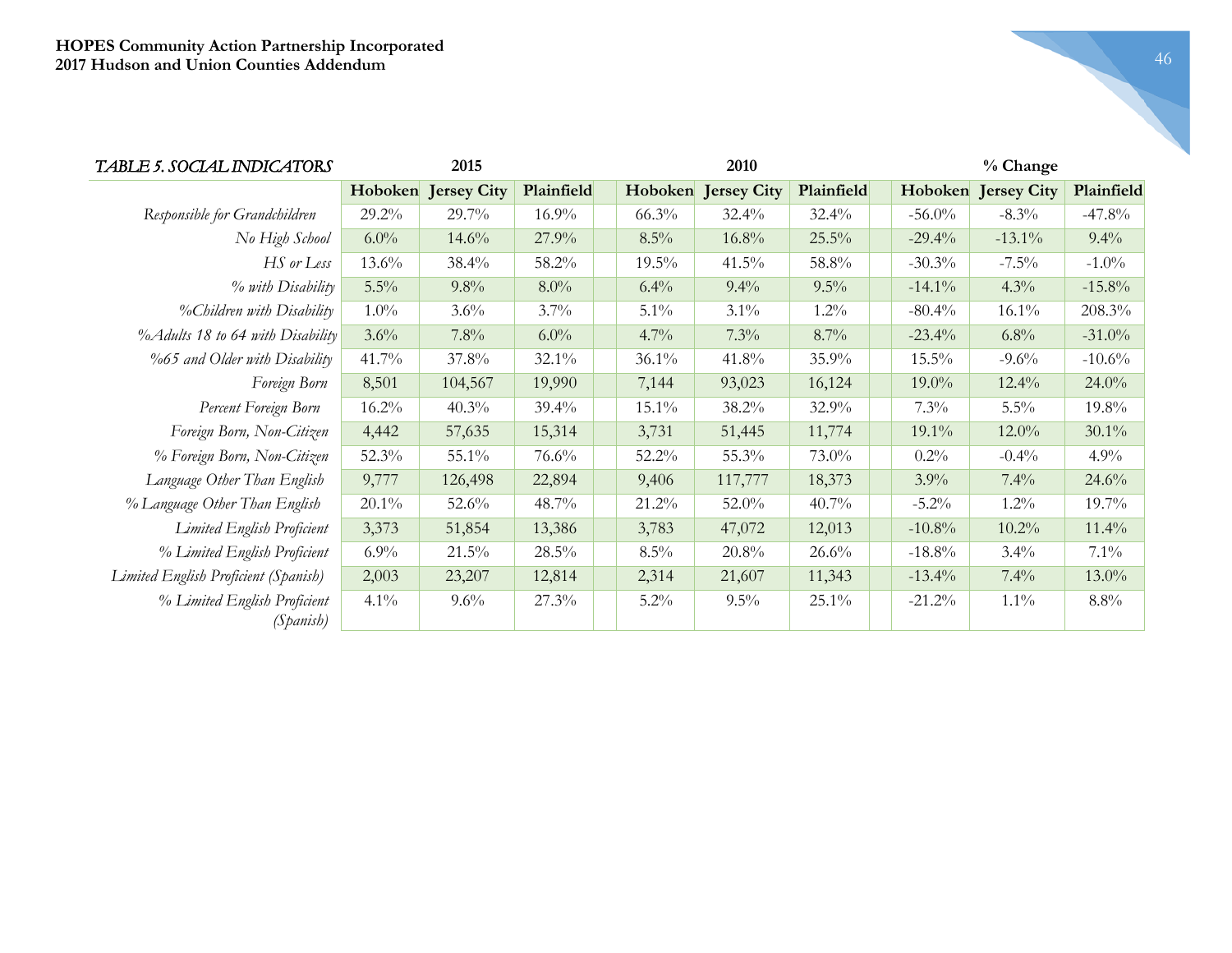# **ECONOMIC & HOUSING STATISTICS**

Table 6 Analysis: The median household income and per capita income is rising in each community, with the exception of Plainfield where the per capita income dropped minimally. Despite these promising economic indicators, the number and percent of households claiming SNAP benefits and cash public assistance are increasing, with the exception of Plainfield where cash public assistance recipients decreased. The number and percent of uninsured residents is declining, likely attributable to the expansion of access to insurance coverage as a result of the Affordable Care Act.

| <b>TABLE 6. ECONOMIC</b> |           | 2015               |            |           | 2010               |            | $%$ Change |                    |            |  |  |  |
|--------------------------|-----------|--------------------|------------|-----------|--------------------|------------|------------|--------------------|------------|--|--|--|
|                          | Hoboken   | <b>Jersey City</b> | Plainfield | Hoboken   | <b>Jersey City</b> | Plainfield | Hoboken    | <b>Jersey City</b> | Plainfield |  |  |  |
| Median Household Income  | \$114,381 | \$59,537           | \$54,500   | \$101,782 | \$54,280           | \$52,056   | $12.4\%$   | $9.7\%$            | $4.7\%$    |  |  |  |
| Per Capita Income        | \$72,864  | \$33,426           | \$22,837   | \$69,085  | \$30,490           | \$23,767   | $5.5\%$    | 9.6%               | $-3.9\%$   |  |  |  |
| Unemployed               | $3.2\%$   | $6.4\%$            | $8.7\%$    | $3.2\%$   | $6.7\%$            | $8.5\%$    | $0.0\%$    | $-4.5\%$           | 2.4%       |  |  |  |
| Households $w/$ SNAP #   | 1,324     | 15,078             | 2,943      | 833       | 9,522              | 1,549      | 58.9%      | 58.3%              | $90.0\%$   |  |  |  |
| SNAP%                    | $5.40\%$  | $15.20\%$          | 19.80%     | $3.60\%$  | $10.20\%$          | $9.60\%$   | $50.0\%$   | $49.0\%$           | 106.3%     |  |  |  |
| Cash Assistance #        | 349       | 4,335              | 597        | 328       | 3,568              | 881        | $6.4\%$    | $21.5\%$           | $-32.2%$   |  |  |  |
| Cash Assistance %        | $1.4\%$   | 4.4%               | $4.0\%$    | $1.4\%$   | $3.8\%$            | $5.5\%$    | $0.0\%$    | $15.8\%$           | $-27.3%$   |  |  |  |
| Uninsured #              | 2,313     | 45,419             | 14,353     | 2,661     | 44,785             | 14,726     | $-13.1\%$  | $1.4\%$            | $-2.5\%$   |  |  |  |
| Uninsured %              | 4.4%      | $17.6\%$           | $28.5\%$   | $5.5\%$   | $18.4\%$           | $30.0\%$   | $-20.0\%$  | $-4.3\%$           | $-5.0\%$   |  |  |  |

| TABLE 7. POVERT                      |          | 2015               |            |          | 2010                |            | % Change |           |                    |            |
|--------------------------------------|----------|--------------------|------------|----------|---------------------|------------|----------|-----------|--------------------|------------|
|                                      | Hoboken  | <b>Jersey City</b> | Plainfield |          | Hoboken Jersey City | Plainfield |          | Hoboken   | <b>Jersey City</b> | Plainfield |
| All Families                         | $8.3\%$  | $16.5\%$           | $20.2\%$   | $9.6\%$  | $15.1\%$            | 12.2%      |          | $-13.5\%$ | $9.3\%$            | 65.6%      |
| Families with Children Under 18      | 13.2%    | 23.8%              | 28.7%      | $13.3\%$ | 22.8%               | $18.0\%$   |          | $-0.8\%$  | $4.4\%$            | $59.4\%$   |
| Families with Children Under 5       | $4.5\%$  | $17.2\%$           | $29.9\%$   | $2.9\%$  | 15.2%               | $10.5\%$   |          | $55.2\%$  | 13.2%              | 184.8%     |
| Single Women                         | 36.4%    | 33.6%              | 33.7%      | $33.4\%$ | $30.7\%$            | 19.3%      |          | $9.0\%$   | $9.4\%$            | 74.6%      |
| Single Mothers                       | 54.9%    | 44.9%              | $46.2\%$   | $43.6\%$ | 41.6%               | 30.2%      |          | $25.9\%$  | $7.9\%$            | 53.0%      |
| Single Mothers with Children Under 5 | 38.3%    | $43.4\%$           | 54.8%      | $19.4\%$ | $37.1\%$            | 32.2%      |          | $97.4\%$  | $17.0\%$           | $70.2\%$   |
| All People                           | $10.8\%$ | $19.3\%$           | $23.0\%$   | $11.0\%$ | $17.5\%$            | 16.8%      |          | $-1.8\%$  | $10.3\%$           | 36.9%      |
| Children Under 18                    | 13.4%    | 29.3%              | 35.3%      | $20.7\%$ | 28.1%               | 23.5%      |          | $-35.3%$  | $4.3\%$            | $50.2\%$   |
| Children Under 5                     | $5.9\%$  | 27.7%              | $41.7\%$   | $10.5\%$ | $26.0\%$            | 25.7%      |          | $-43.8\%$ | $6.5\%$            | $62.3\%$   |
| 18 to 64                             | $9.4\%$  | 16.8%              | $20.0\%$   | $8.3\%$  | $14.4\%$            | 14.5%      |          | $13.3\%$  | $16.7\%$           | 37.9%      |
| $65+$                                | 23.4%    | $16.0\%$           | $13.3\%$   | $24.4\%$ | $15.6\%$            | $16.0\%$   |          | $-4.1\%$  | $2.6\%$            | $-16.9%$   |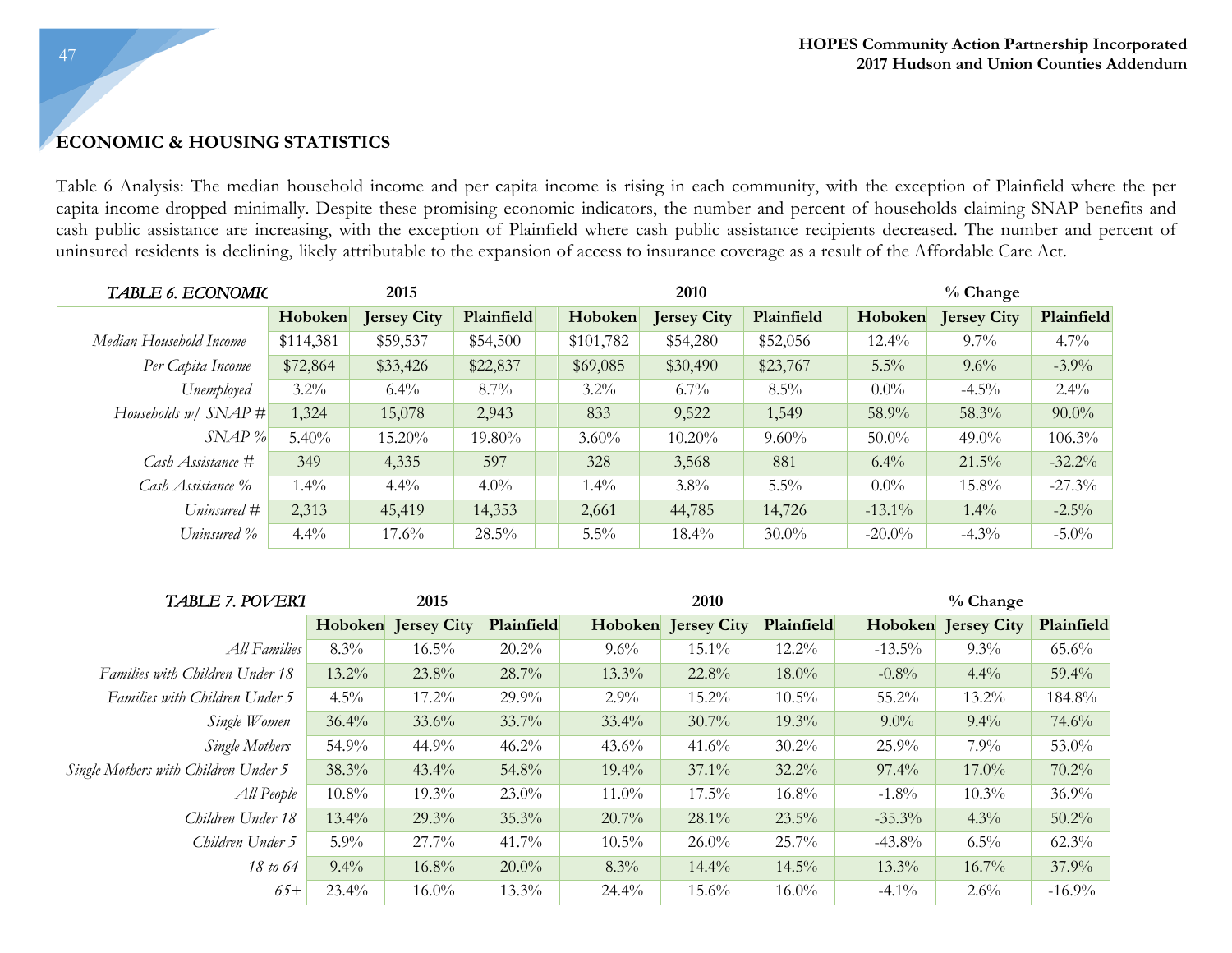Table 7 Analysis: Poverty is increasing at a significant pace across the board in each community, with minor exceptions: families, families with children, children and seniors in Hoboken and seniors in Plainfield. Sharp increases in poverty were identified in children under 5 and single mothers with children under 5 (especially in Hoboken and Plainfield). Childhood poverty is increasing significantly in Plainfield.

Table 8 Analysis: The cost of housing is increasing in all communities, along with the median rent. As the percentage of owner-occupied units decreases, so does the rental vacancy rate.

|                              |           | 2015        |            |           | 2010        |            | $%$ Change |           |             |            |
|------------------------------|-----------|-------------|------------|-----------|-------------|------------|------------|-----------|-------------|------------|
|                              | Hoboken   | Jersey City | Plainfield | Hoboken   | Jersey City | Plainfield |            | Hoboken   | Jersey City | Plainfield |
| Housing Units                | 26,464    | 111,244     | 16,459     | 25,316    | 106,937     | 18,208     |            | $4.5\%$   | $4.0\%$     | $-9.6\%$   |
| Built After 1970             | 44.4%     | $36.7\%$    | 22.9%      | $37.4\%$  | $30.5\%$    | $19.2\%$   |            | $18.7\%$  | 20.3%       | 19.3%      |
| <b>Built Before 1939</b>     | 39.6%     | $37.4\%$    | 34.8%      | $46.1\%$  | $41.6\%$    | $36.6\%$   |            | $-14.1\%$ | $-10.1\%$   | $-4.9\%$   |
| Occupied Units Paying Rent   | 16,642    | 69,055      | 7,566      | 15,412    | 61,882      | 7,571      |            | $8.0\%$   | 11.6%       | $-0.1\%$   |
| Median Rent                  | \$1,931   | \$1,198     | \$1,142    | \$1,640   | \$1,082     | \$1,061    |            | $17.7\%$  | $10.7\%$    | $7.6\%$    |
| Housing Burdened*            | 32.3%     | $47.5\%$    | $65.8\%$   | 32.3%     | $47.0\%$    | 65.8%      |            | $0.0\%$   | $1.1\%$     | $0.0\%$    |
| Rental Vacancy Rate          | $3.8\%$   | $5.9\%$     | $6.9\%$    | $4.0\%$   | $8.6\%$     | 11.6%      |            | $-5.0\%$  | $-31.4\%$   | $-40.5\%$  |
| Owner-Occupied Units         | 7,715     | 28,647      | 7,157      | 23,145    | 93,026      | 16,081     |            | $-66.7\%$ | $-69.2\%$   | $-55.5%$   |
| Median Home Value            | \$591,900 | \$319,800   | \$242,600  | \$572,900 | \$360,400   | \$305,700  |            | $3.3\%$   | $-11.3\%$   | $-20.6\%$  |
| Median Mortgage Value        | \$3,128   | \$2,620     | \$2,370    | \$2,998   | \$2,504     | \$2,395    |            | $4.3\%$   | 4.6%        | $-1.0\%$   |
| Units with No Vehicle Access | 34.3%     | $38.5\%$    | $18.2\%$   | 36.5%     | 38.9%       | $16.1\%$   |            | $-6.0\%$  | $-1.0\%$    | $13.0\%$   |
| <i>Substandard Units</i>     | $0.9\%$   | $2.5\%$     | $2.7\%$    | $0.6\%$   | $2.1\%$     | $1.8\%$    |            | $50.0\%$  | $19.0\%$    | $50.0\%$   |

\* Paying More than 30% Gross Rent as a Percentage of Household Income